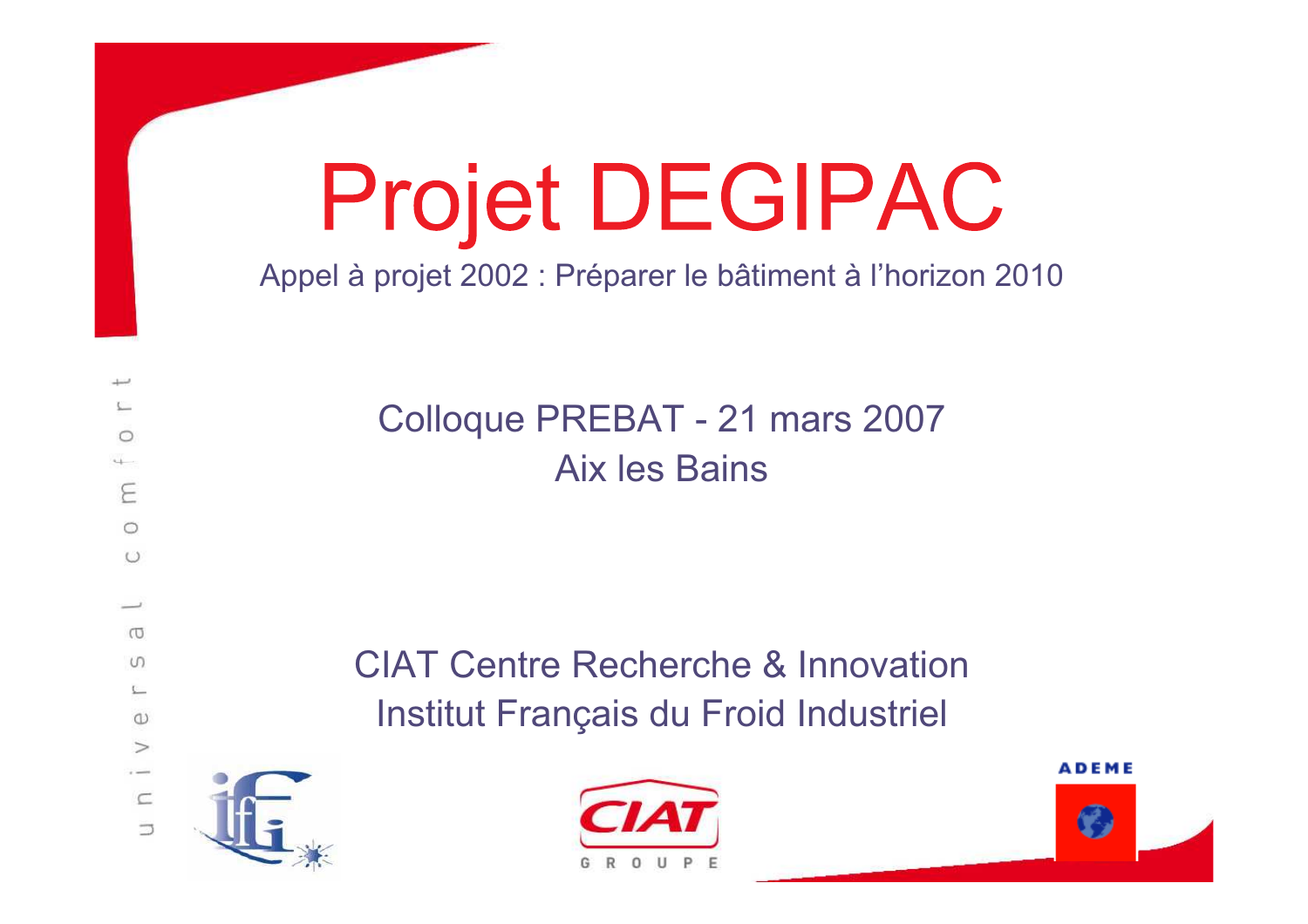## La problématique



PAC aérothermique

**Constat** : les PAC air/eau dégivrent classiquement à intervalle de temps régulier

Objectifs : améliorer la fonction dégivrage des PAC pour augmenter le COP saisonnier et la fiabilité de la machine

**Contraintes** : utiliser les régulateurs et capteurs existant & minimiser le surcoût de la fonction optimisée







0  $\leftarrow$ E  $\circ$  $\cup$  $\sigma$  $\cup$  $\subset$  $\omega$  $\geq$  $\subset$  $\supset$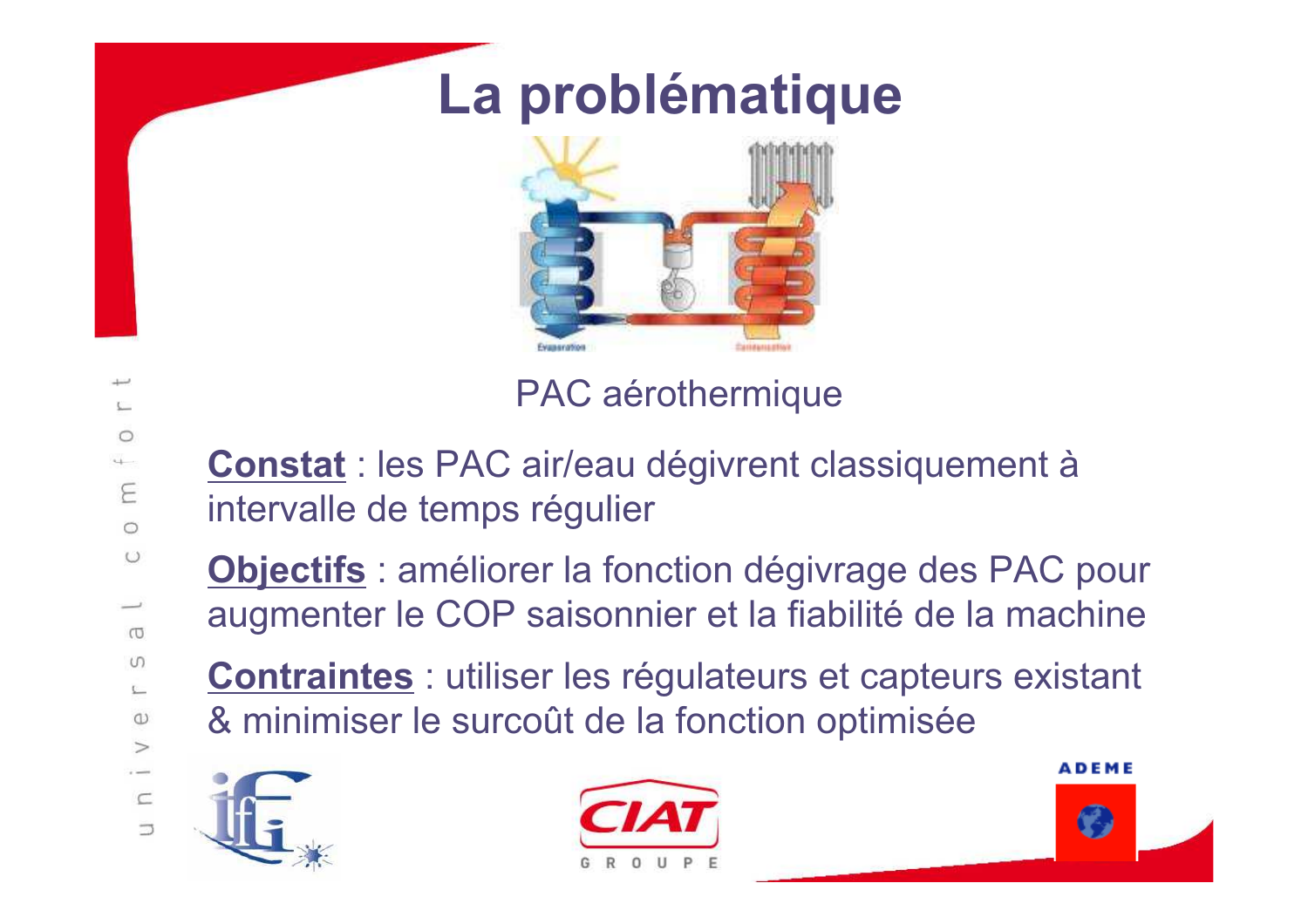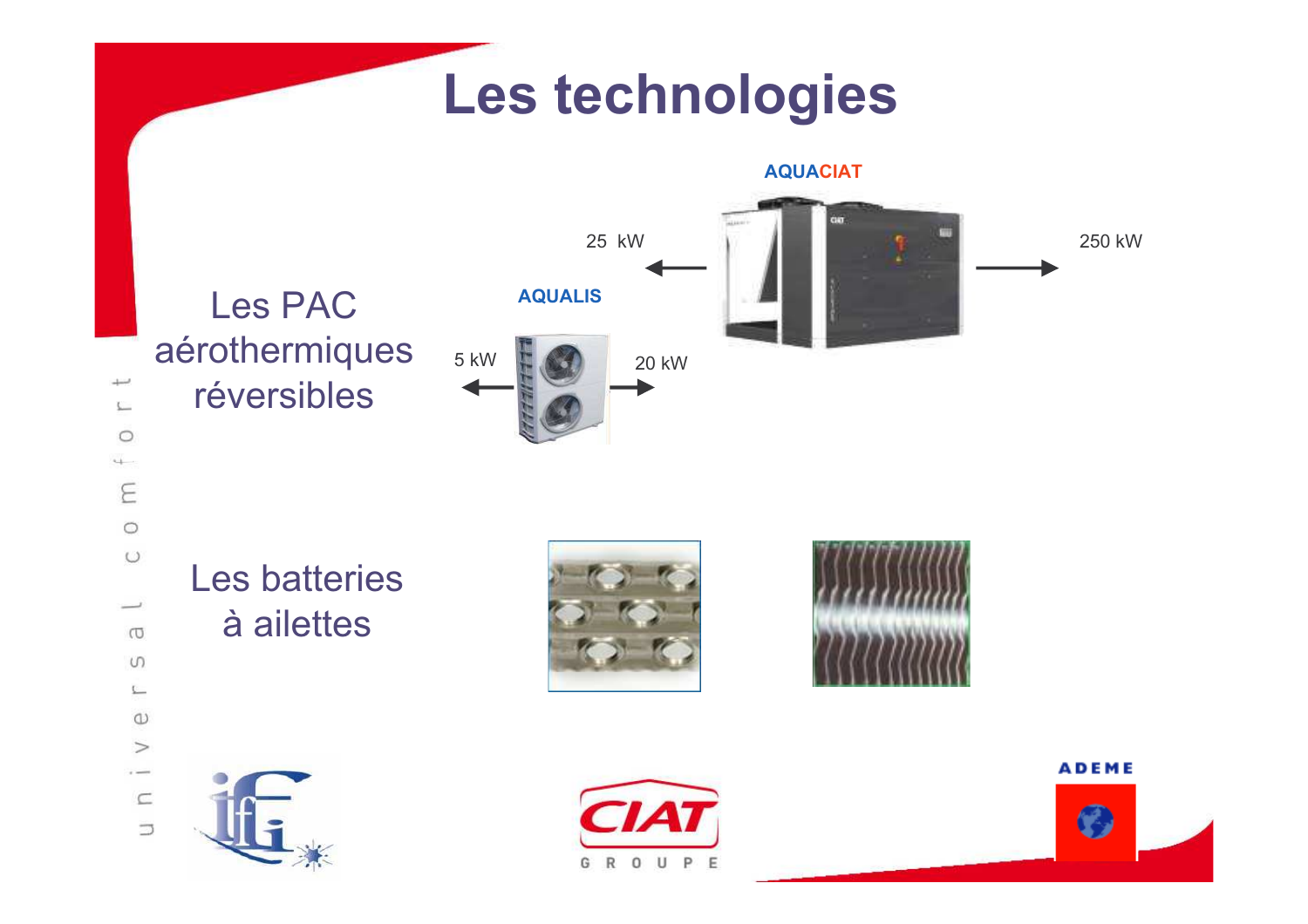# La méthodologie

#### **Phase 1: bibliographie**

- Phase 2 : caractérisation du phénomène modélisation
- **Phase 3: recherche d'une solution industrialisable**
- **Phase 4: validation de la méthode sur site**
- Phase 5 : valorisation et dissémination





**ADEME** C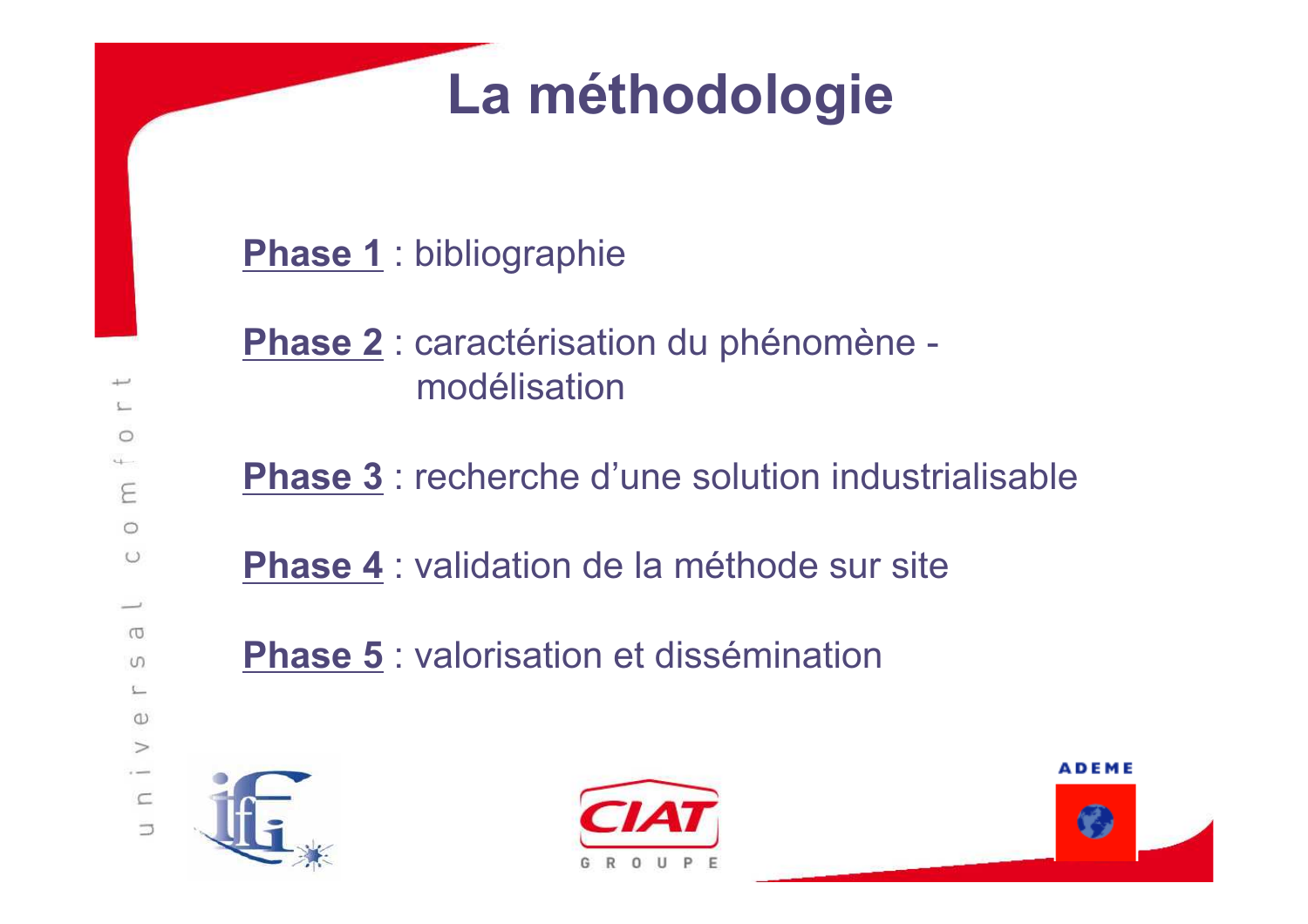### **Modélisation**

Objectifs : COP saisonnier selon climat et stratégie de dégivrage

- $\circ$  $E_{\rm E}$  $\circ$  $\cup$  $\overline{\phantom{0}}$  $\Box$  $\cup$  $\overline{\phantom{a}}$  $\omega$  $\geq$  $\subset$  $\Rightarrow$
- ·Évolution du givrage de l'évaporateur •Évolution des paramètres internes
- •Évolution des performances instantanées de la PAC
- •Rendement de dégivrage selon l'état de givre de la surface ailetée
- •COP saisonnier





**ADEME**  $\mathcal C$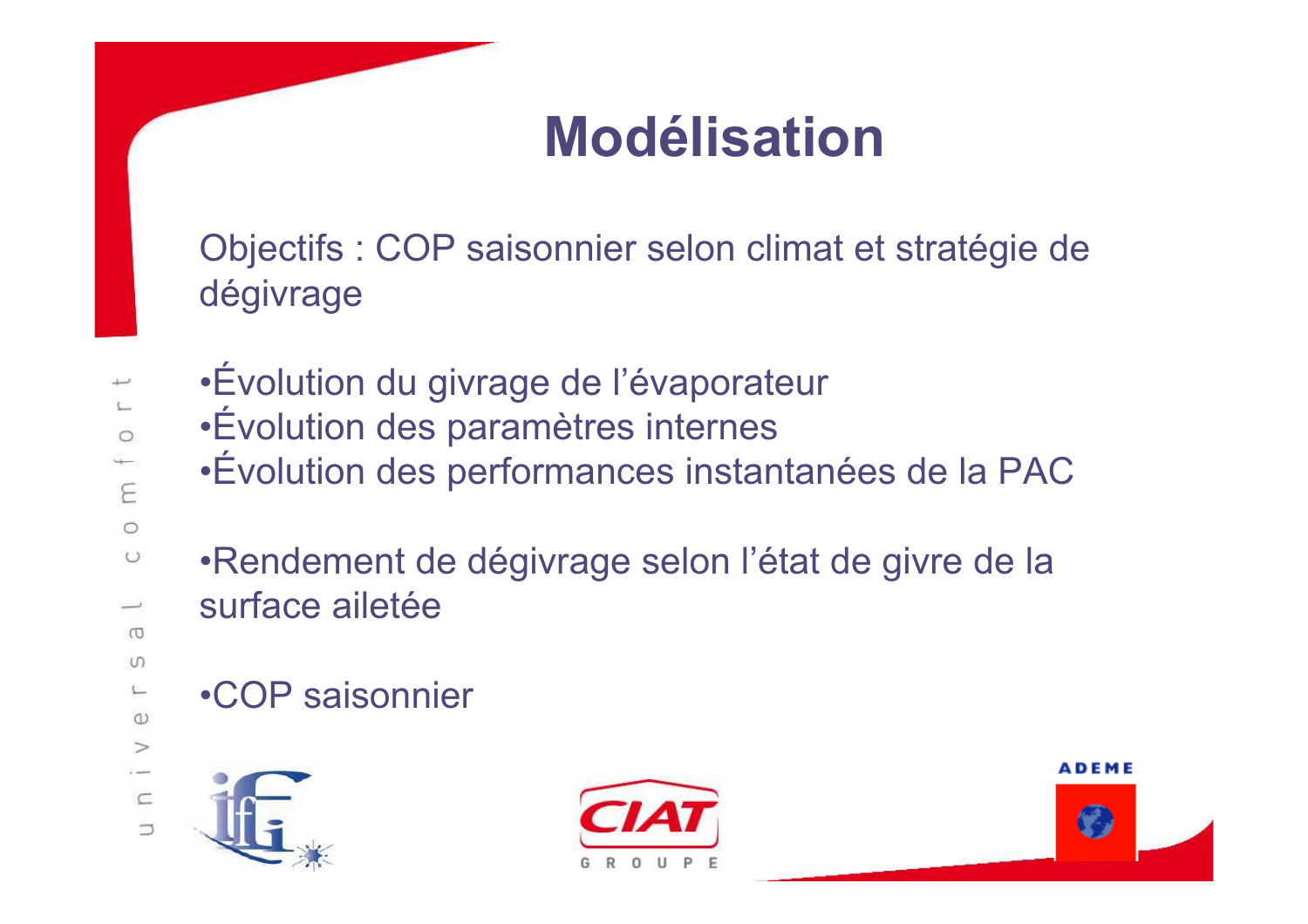### **Modélisation**

PAC : ensemble de composants = volumes de contrôles reliés par des liens

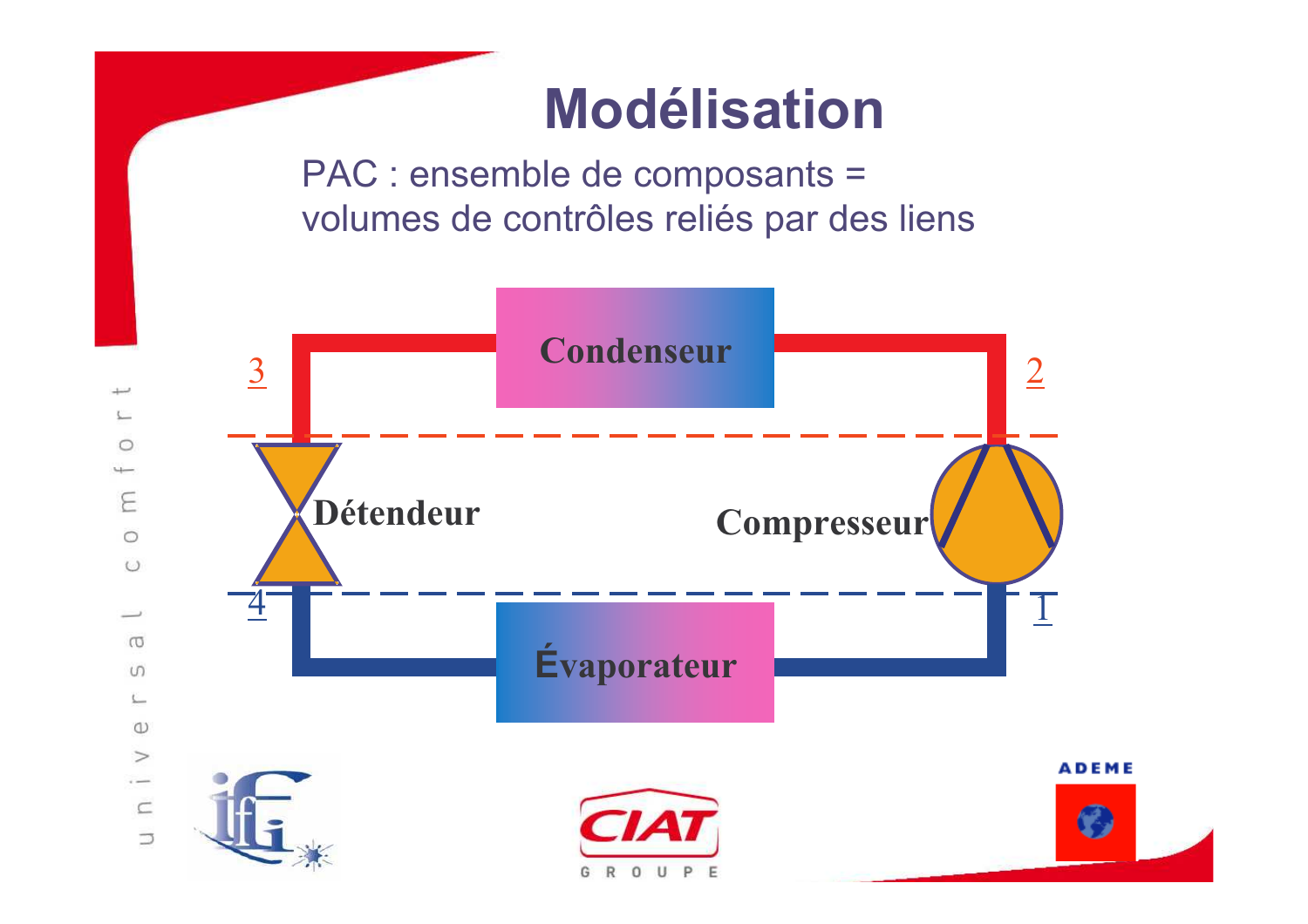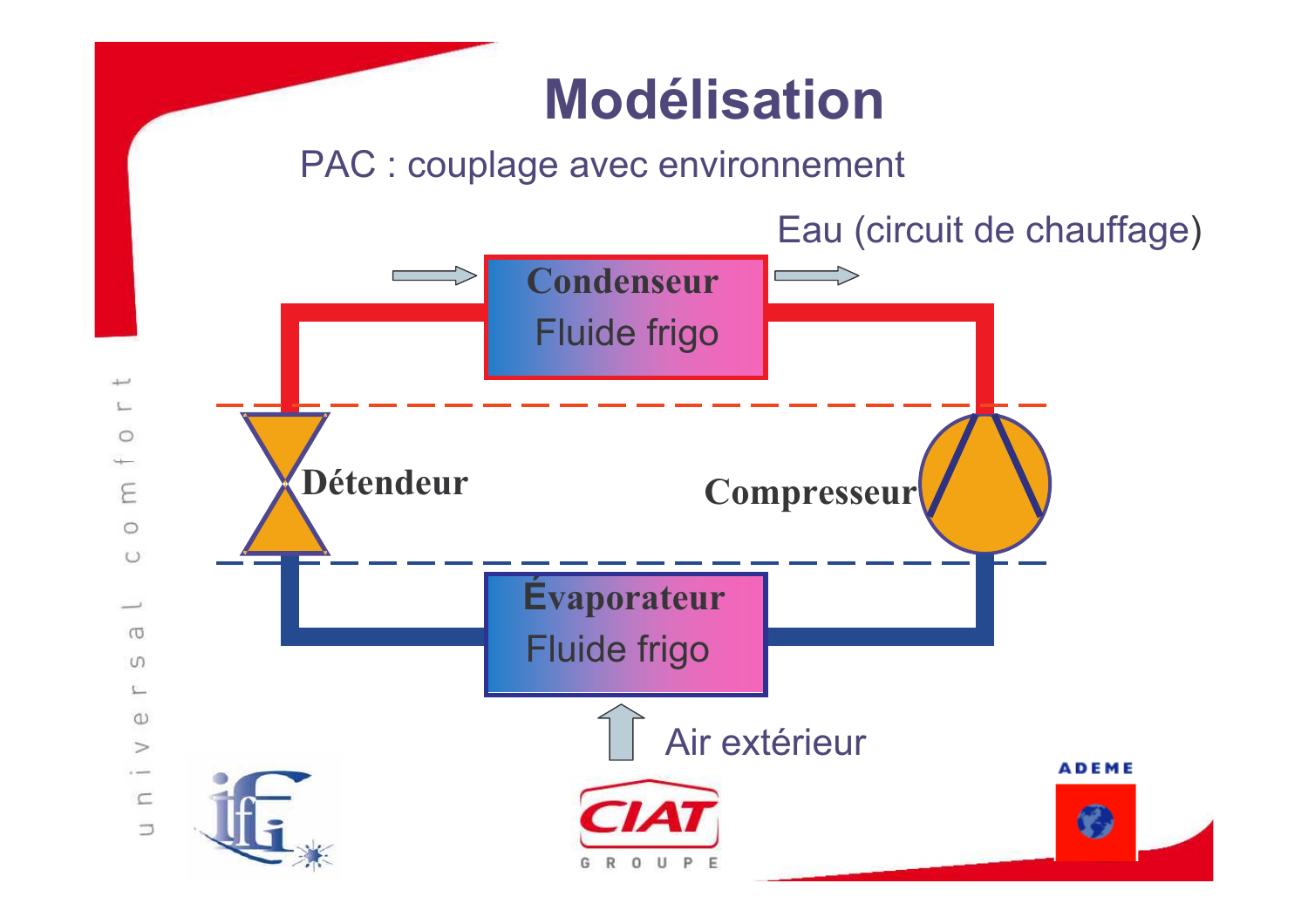# Givrage : démarche

Démarrage :  $\tau_0$  = 0s Conditions externes fixées ; batterie sèche, PAC à l'arrêt

Régime de fonctionnement : température surface batterie Débit de vapeur condensée et débit de givre déposé pendant Δτ

> Nouveau coeff d'échange thermique et nouveau débit d'air à l'évaporateur

Nouveau régime de fonctionnement

Evolution des performances au cours du fonctionnement





**ADEME** 

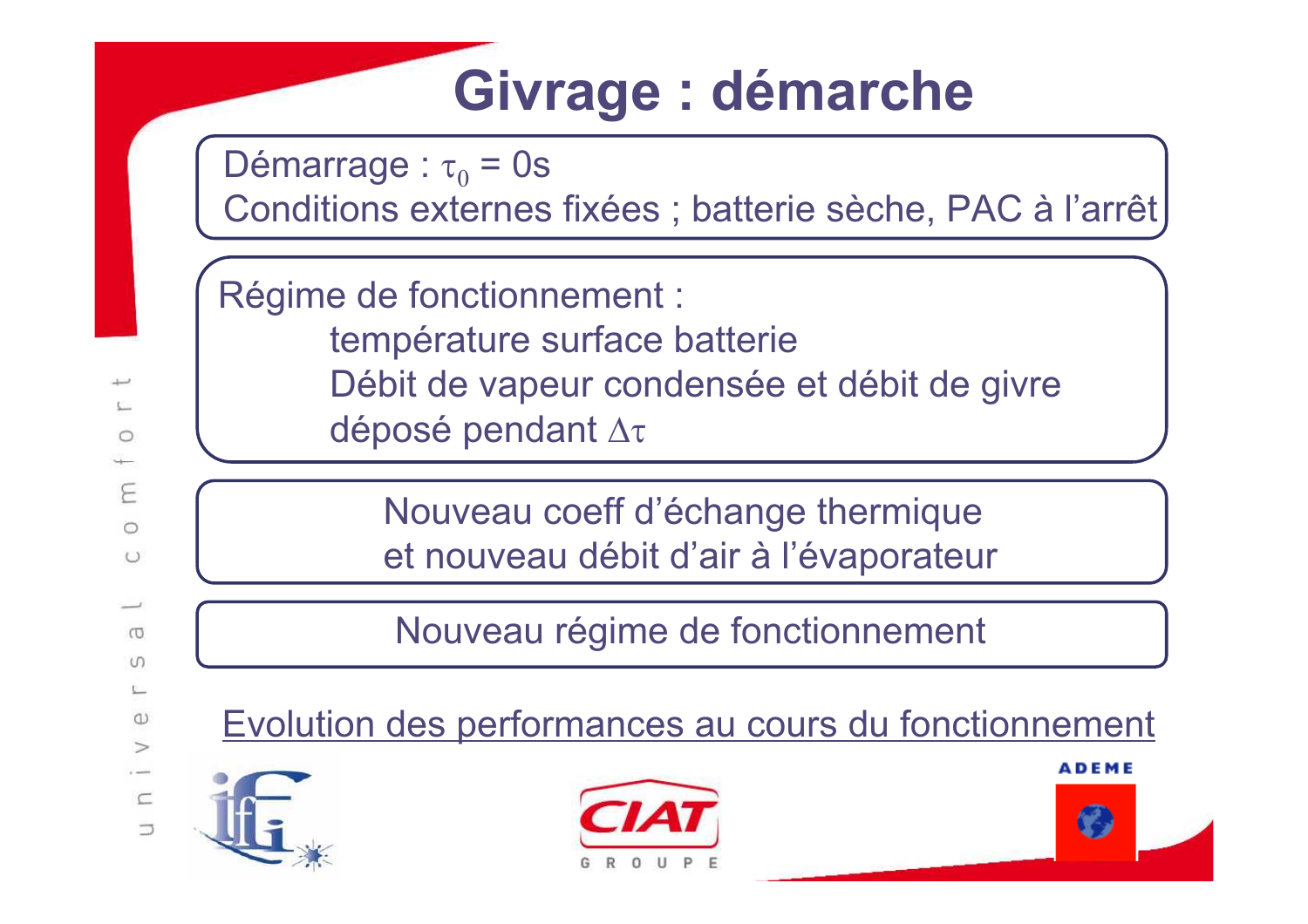#### Givrage : résultats

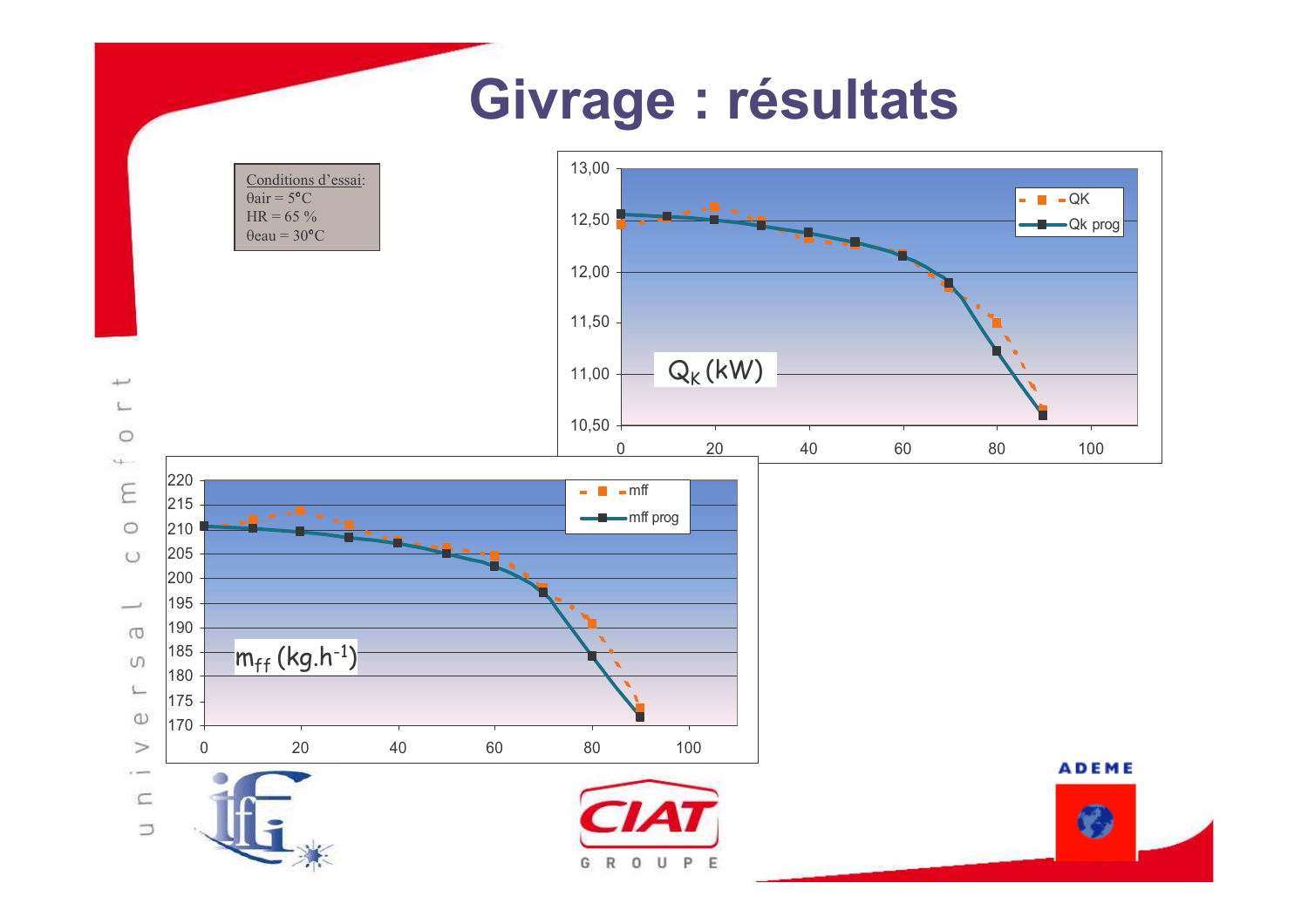# Dégivrage : démarche

Décomposition des phases de dégivrage, calcul des consommations d'énergie et des puissances disponibles:

Mise en température (métal) Chauffage et fusion du givre Assèchement paroi Remise en température (métal)

Rendement de dégivrage Durée du dégivrage Coût énergétique du dégivrage





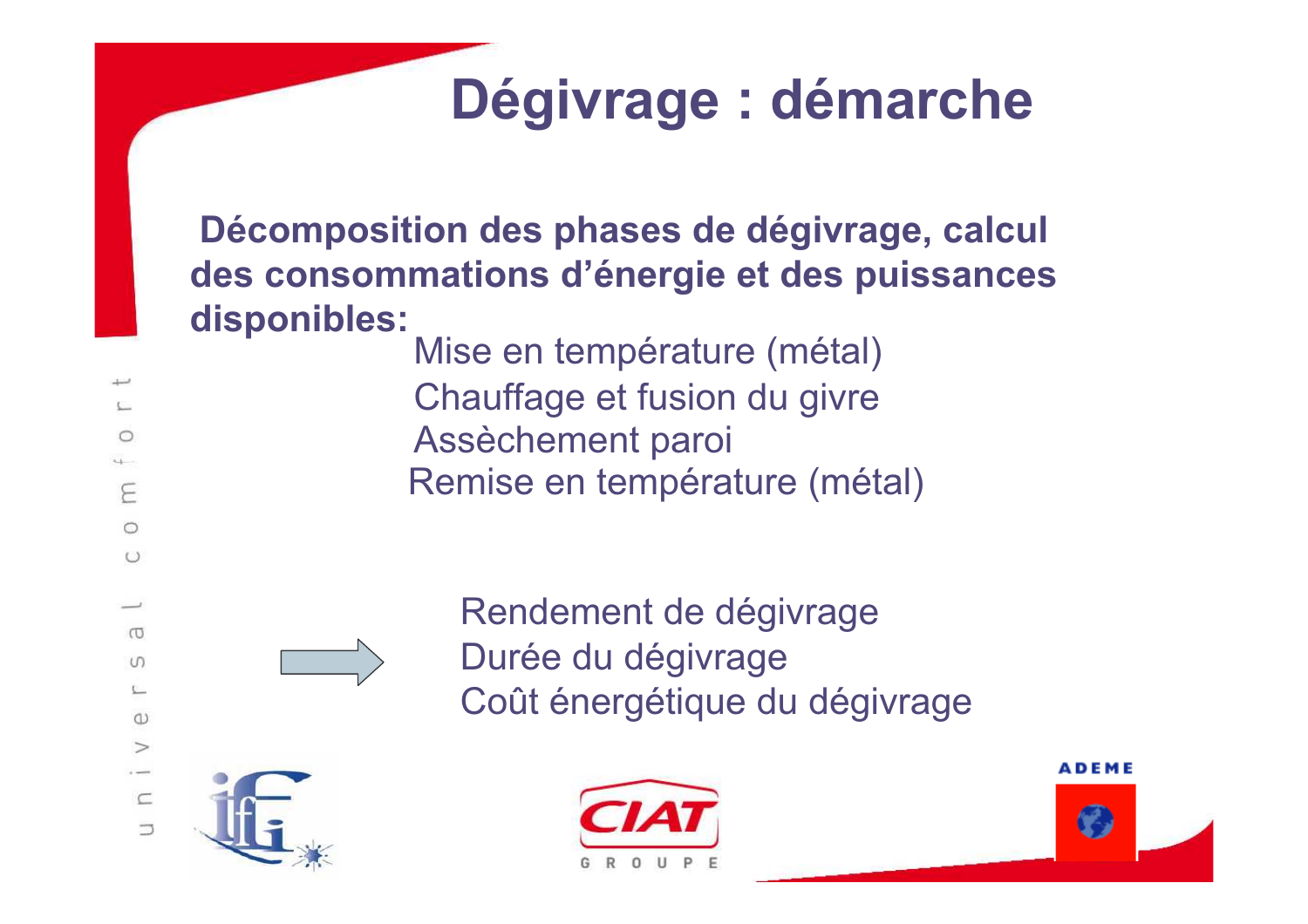### Dégivrage : résultats

#### $3^{\circ}$ C; 60%; 30°C; t<sub>finDég</sub>=15°C





 $\circ$ 

E

 $\circ$ 

 $\circ$ 

نست

 $\sigma$ 

 $\cup$ 

 $\mathbb{C}$ 

 $\omega$ 

 $\geq$ 

 $\overline{\phantom{a}}$  $\subset$ 

 $\Box$ 

 $\rightarrow$ 



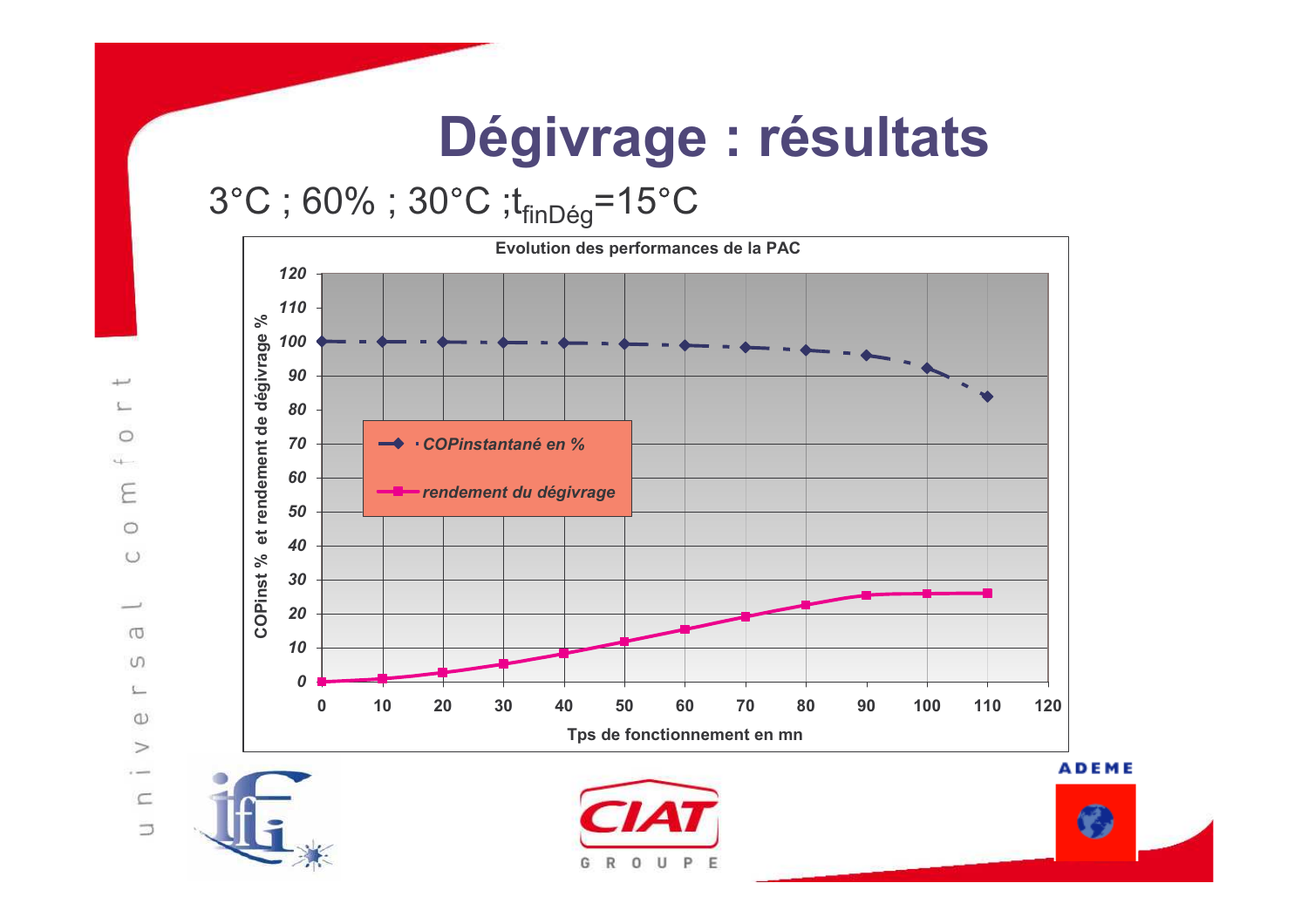#### Dégivrage : résultats  $\rightarrow$  -nb dj pour COP-10% Nombre de dégivrages selon DT(Trosée-T0 - - hb dj pour COP-20%



G

O  $\rightarrow$ E  $\circ$  $\circ$  $\sim$  $\sigma$  $\cup$  $\mathbb{C}$  $\omega$  $\geq$  $\overline{\phantom{a}}$  $\subset$  $\Rightarrow$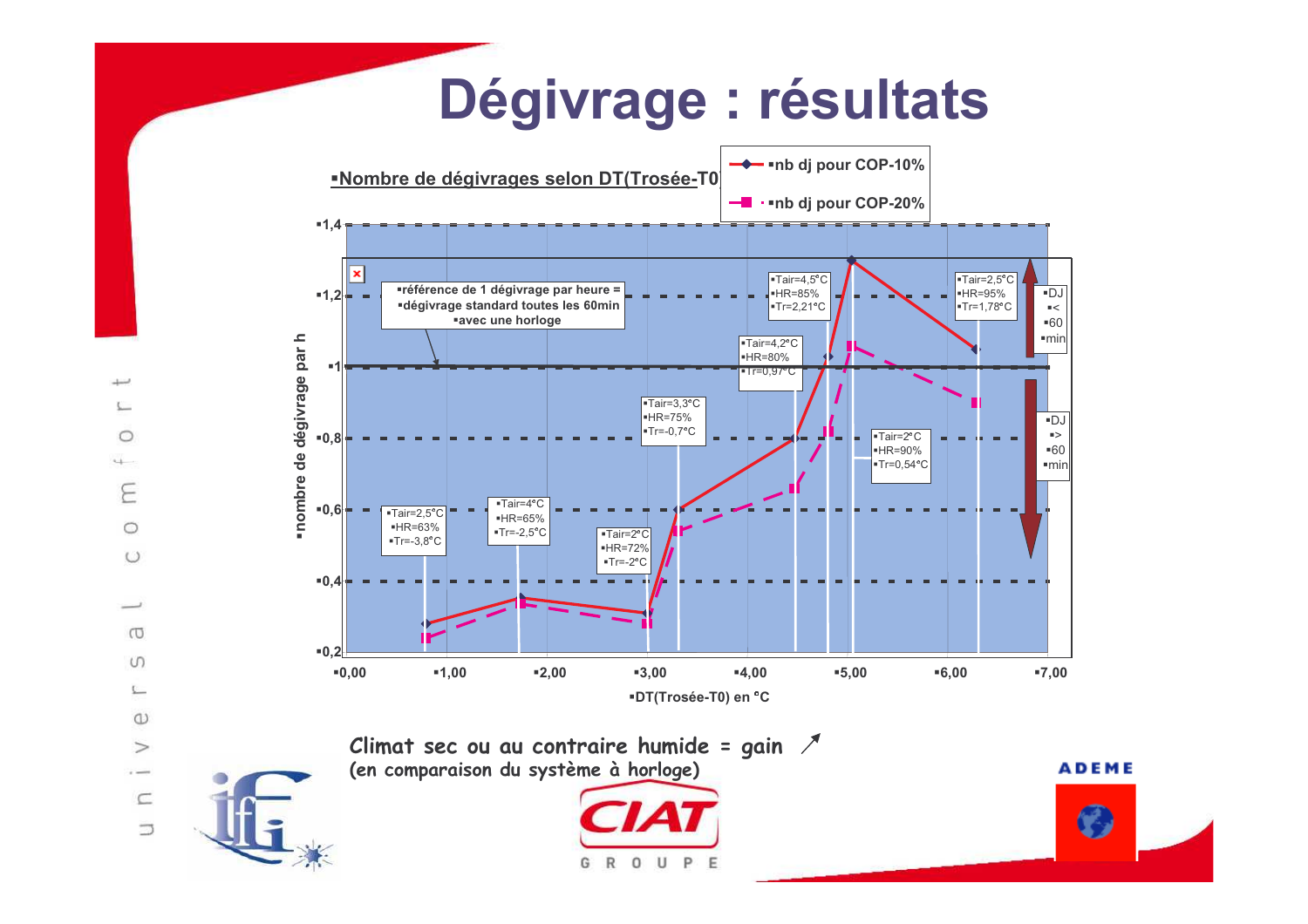#### **Calcul des COP saisonniers**









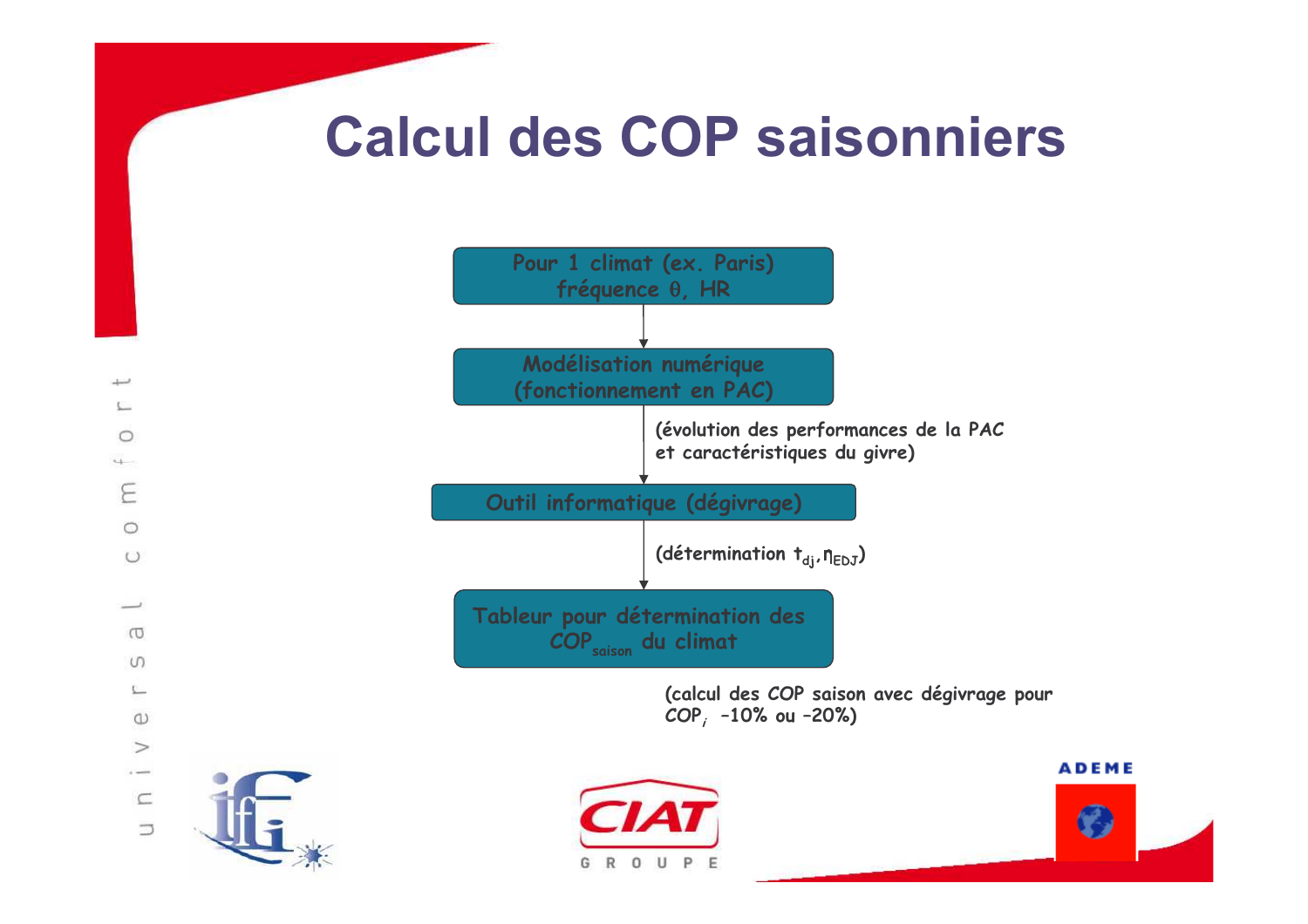### **Conclusions**

Etablissement d'un nouvel algorithme d'enclenchement du dégivrage ; chiffrage de l'amélioration du COP saisonnier

Mise en oeuvre et essais sur le site de Ciat (Culoz)





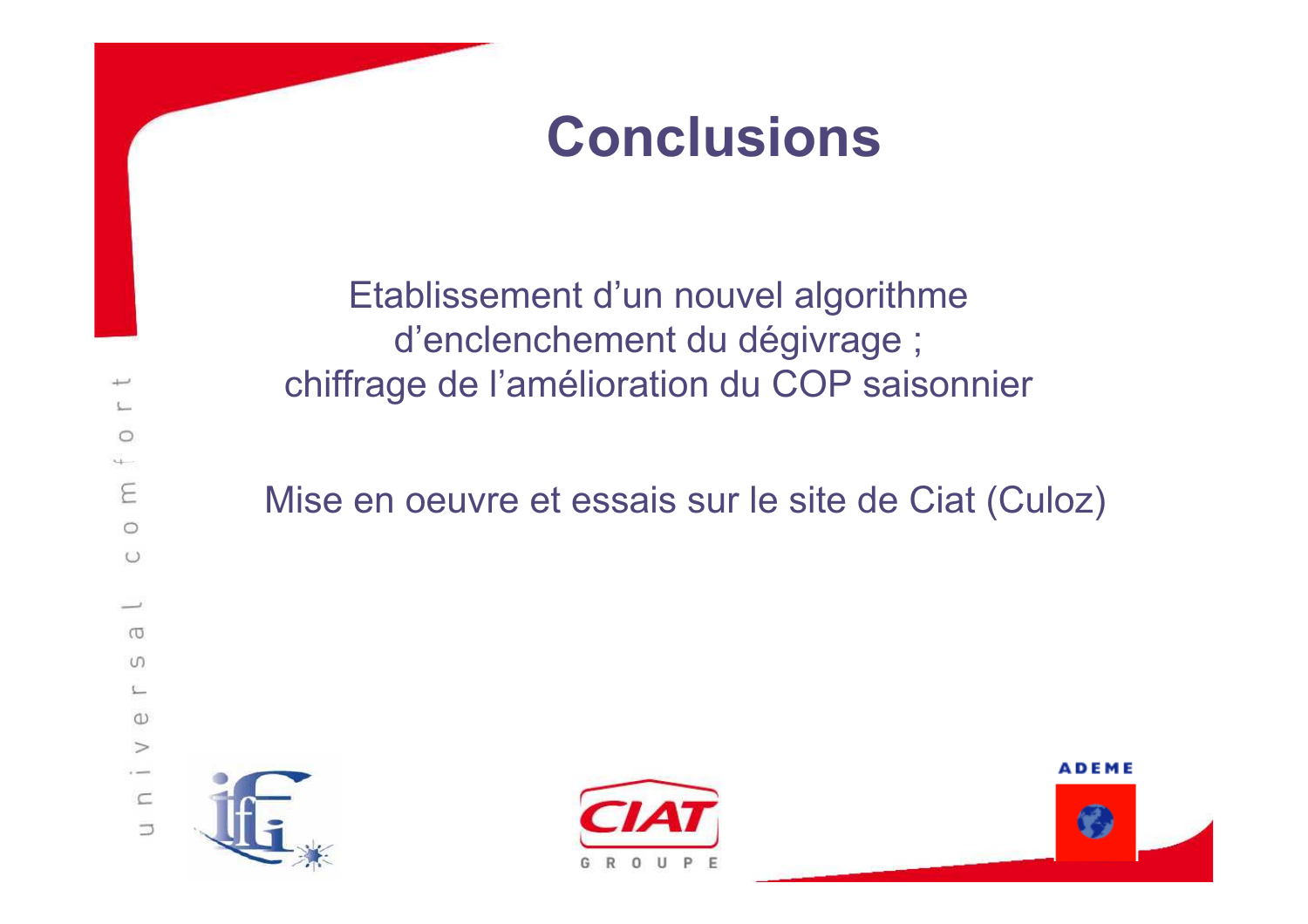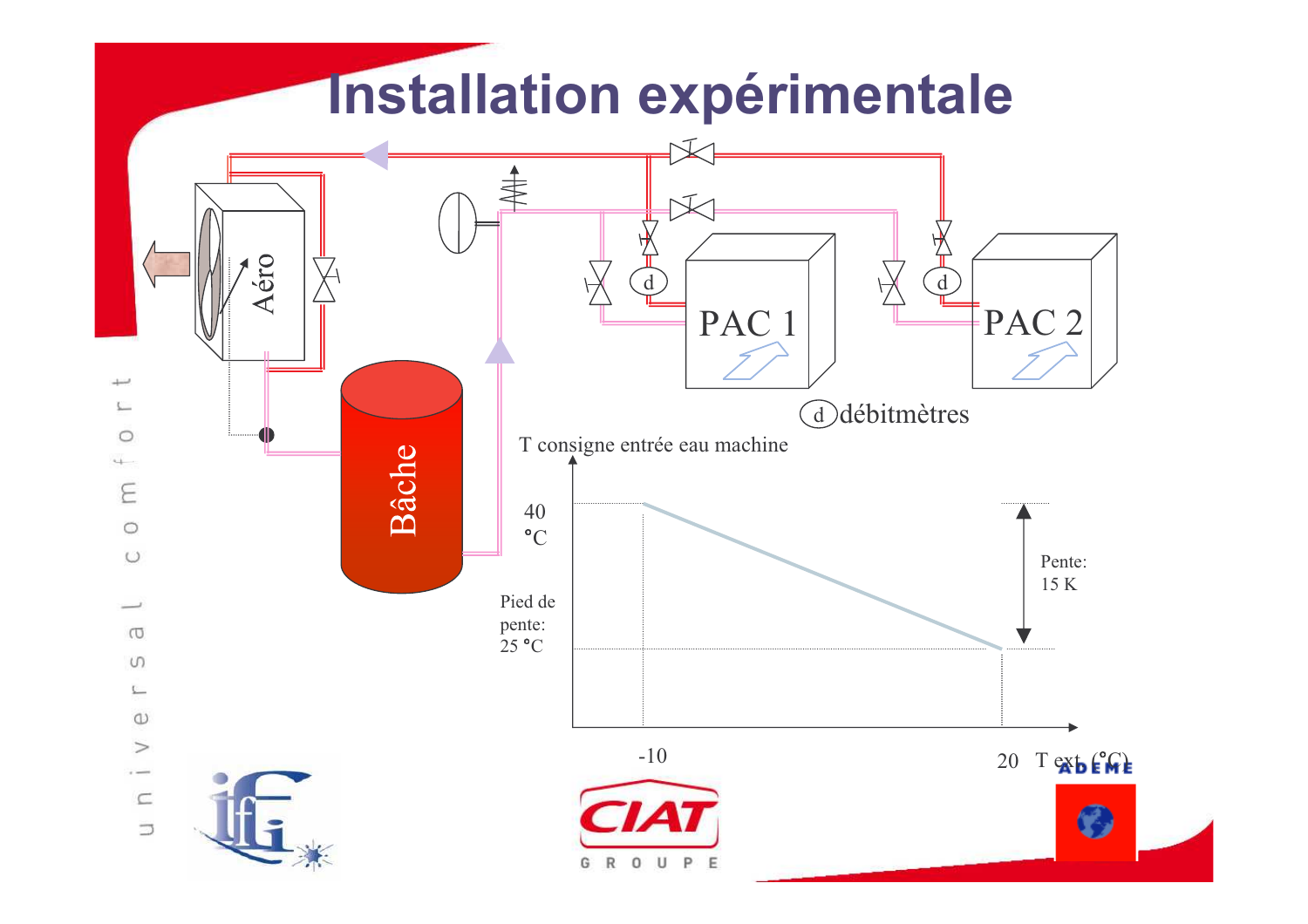# **Installation expérimentale**

· 2 PAC air/eau au R410A

PAC  $1 =$  temps de givrage fixe (45 minutes)  $PAC$  2 = DEGIPAC

- · période de test : janvier 2005 à avril 2005
- · lieu: CIAT (Culoz 01)
- - · Analyse : 80 jours analysés
		- ⇒ Comptabilisation du nombre de dégivrages par jour
		- $\Rightarrow$  Calcul du COP moyen journalier (incluant les phases de dégivrage)
		- $\Rightarrow$  Analyse en fonction du climat (température et humidité moyenne
		- journalière)
	-



**ADEME** 

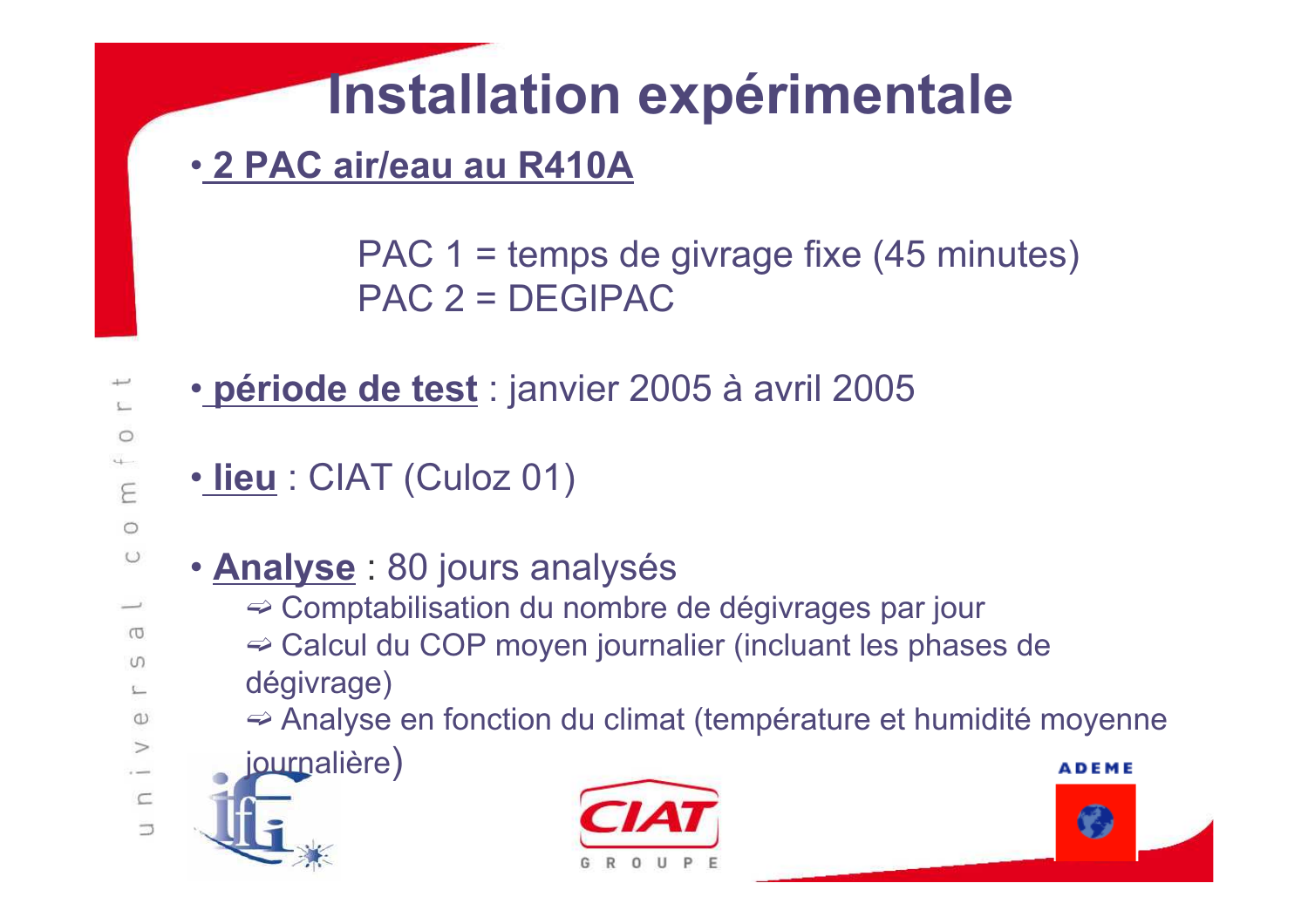### Installation expérimentale



E

 $\circ$  $\circ$ 

> $\sigma$  $\cup$

> > $\omega$  $\geq$

 $\subset$ 

 $\Box$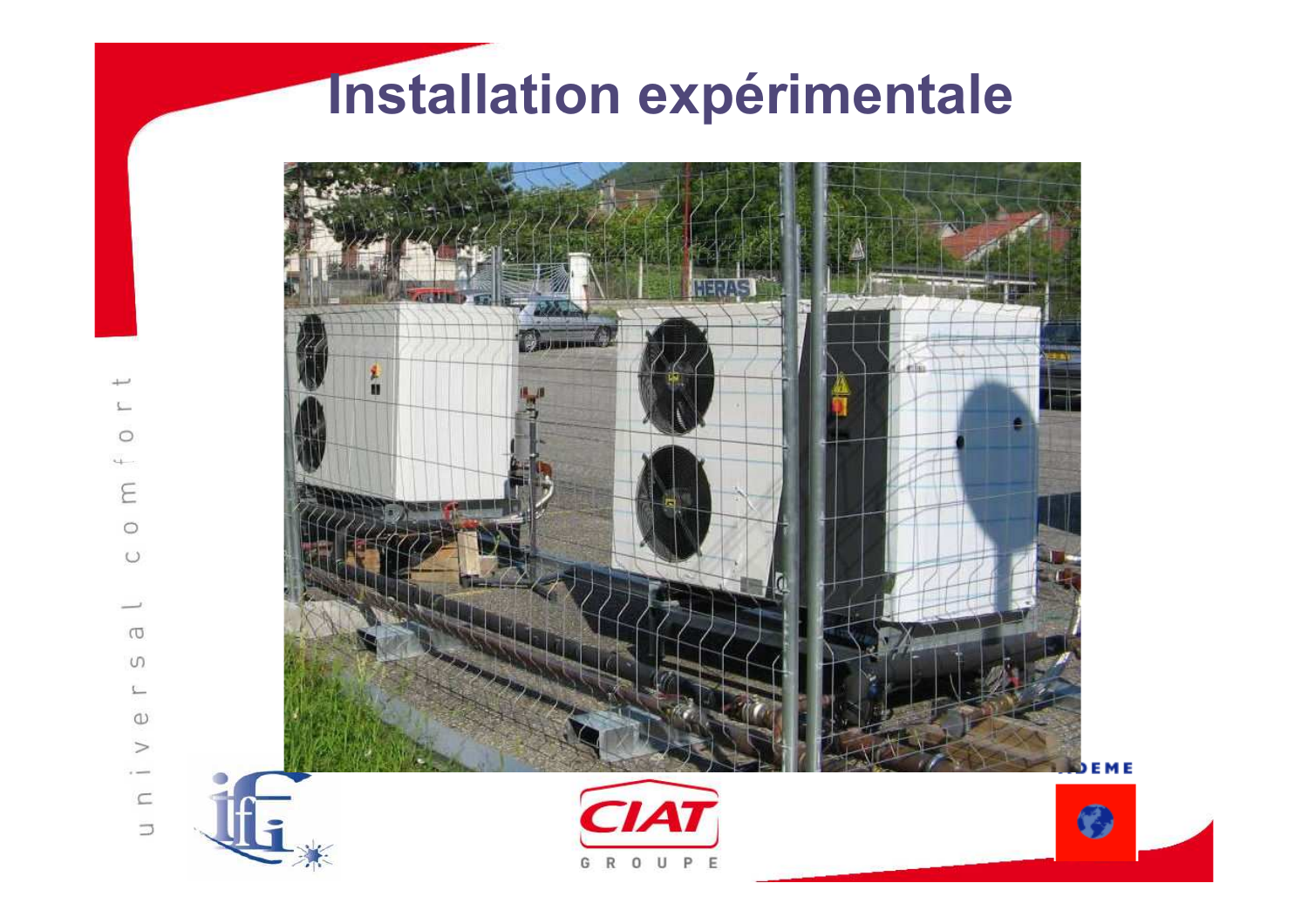#### Exemple de relevé

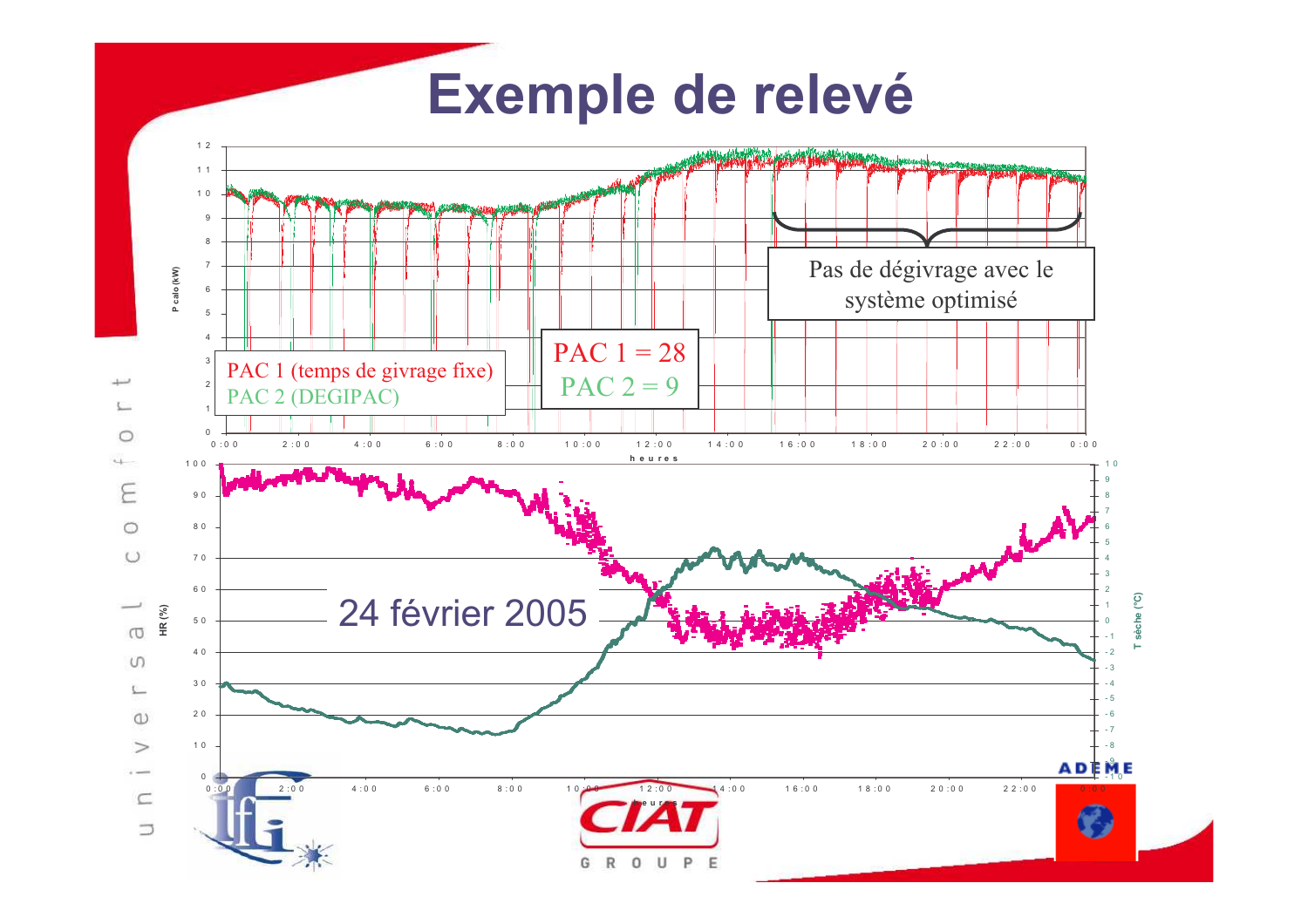





E  $\circ$  $\circ$ ب  $\sigma$  $\cup$  $\overline{\phantom{a}}$  $\omega$  $\geq$  $\overline{\phantom{a}}$ 

 $\subset$ 

 $\Rightarrow$ 

#### Gain de 5 à 10% sur le COP saisonnier

Nombre de dégivrages diminué par 2 au total sur la période d'essai

Implémentation progressive en cours sur les PAC CIAT







 $\mathcal C$